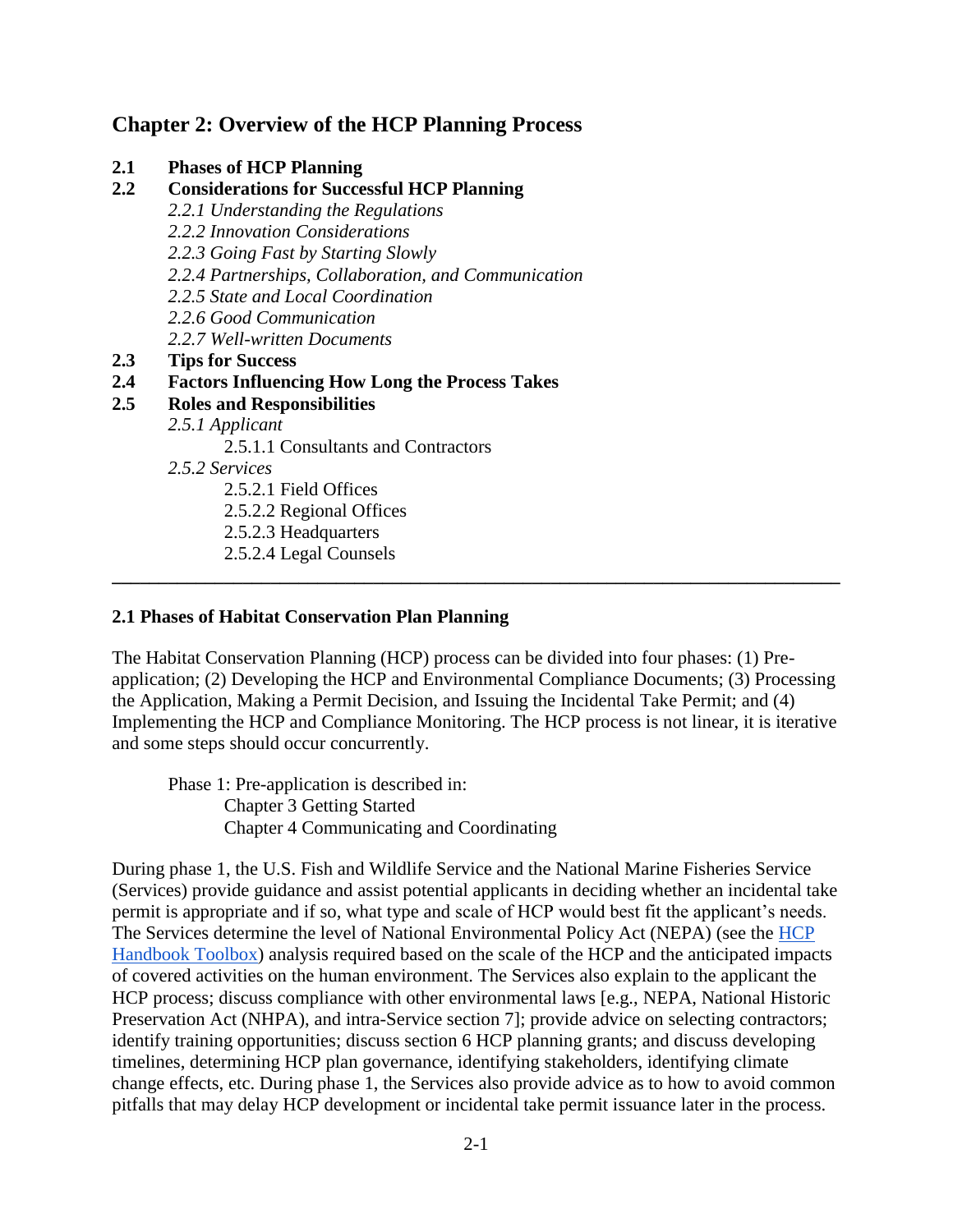Phase 2: Developing the HCP and Environmental Compliance Documents is described in:

Chapter 5 Land Use Activities and Alternative Actions to the Taking Chapter 6 Identifying the Plan Area and Permit Area Chapter 7 Identifying the HCP Species and Information Needs Chapter 8 Calculating Take from Land and Water Use Activities Chapter 9 Developing a Conservation and Mitigation Strategy Chapter 10 Monitoring and Adaptive Management Chapter 11 Implementation Costs and Funding Chapter 12 Net Effects and Permit Duration Chapter 13 National Environmental Policy Act Compliance

During phase 2, the results of all of the upfront planning under phase 1 are applied while assisting the applicant with developing their HCP, as well as concurrently developing the environmental compliance documents (e.g., NEPA, NHPA, and intra-service section 7 consultation) (see the [HCP Handbook Toolbox\)](https://www.fws.gov/endangered/what-we-do/hcp-handbook-toolbox.html#Ch2) as well as coordination with your legal counsel, as appropriate. Throughout this phase, the applicant may need to revise certain aspects of their HCP as updated information becomes available or as the scope/evaluation is narrowed or expanded. The goal of phase 2 is for the applicant, with our guidance and assistance, to prepare a draft HCP that is statutorily complete and meets the incidental take permit issuance criteria. At the conclusion of phase 2, the majority of the burden shifts from the applicant to the Services.

Phase 3: Processing the Application, Making a Permit Decision, and Issuing the Incidental Take Permit is described in:

Chapter 14 Completing and Reviewing the Permit Application and NEPA Compliance Documents Chapter 15 Finalizing the HCP and Environment Compliance Documents Chapter 16 Making a Permit Decision

During phase 3, the Services begin the HCP public review and permit decision processes. This includes developing a "findings" document that presents the basis for the incidental take permit decision. Although stakeholders and other members of the public are usually engaged early in HCP development, the public has the opportunity at this point to provide comments on the HCP and NEPA documents during public comment periods. The length of this phase depends on the level of required environmental compliance (i.e., NEPA categorical exclusion, environmental assessment, or environmental impact statement) and the time required to resolve any remaining issues with the HCP. As long as fatal flaws are not identified, after the public comments are received and addressed, the applicant's HCP is revised as necessary and finalized along with the environmental compliance and decision documents. Phase 3 is concluded by the Services' permit issuance decision.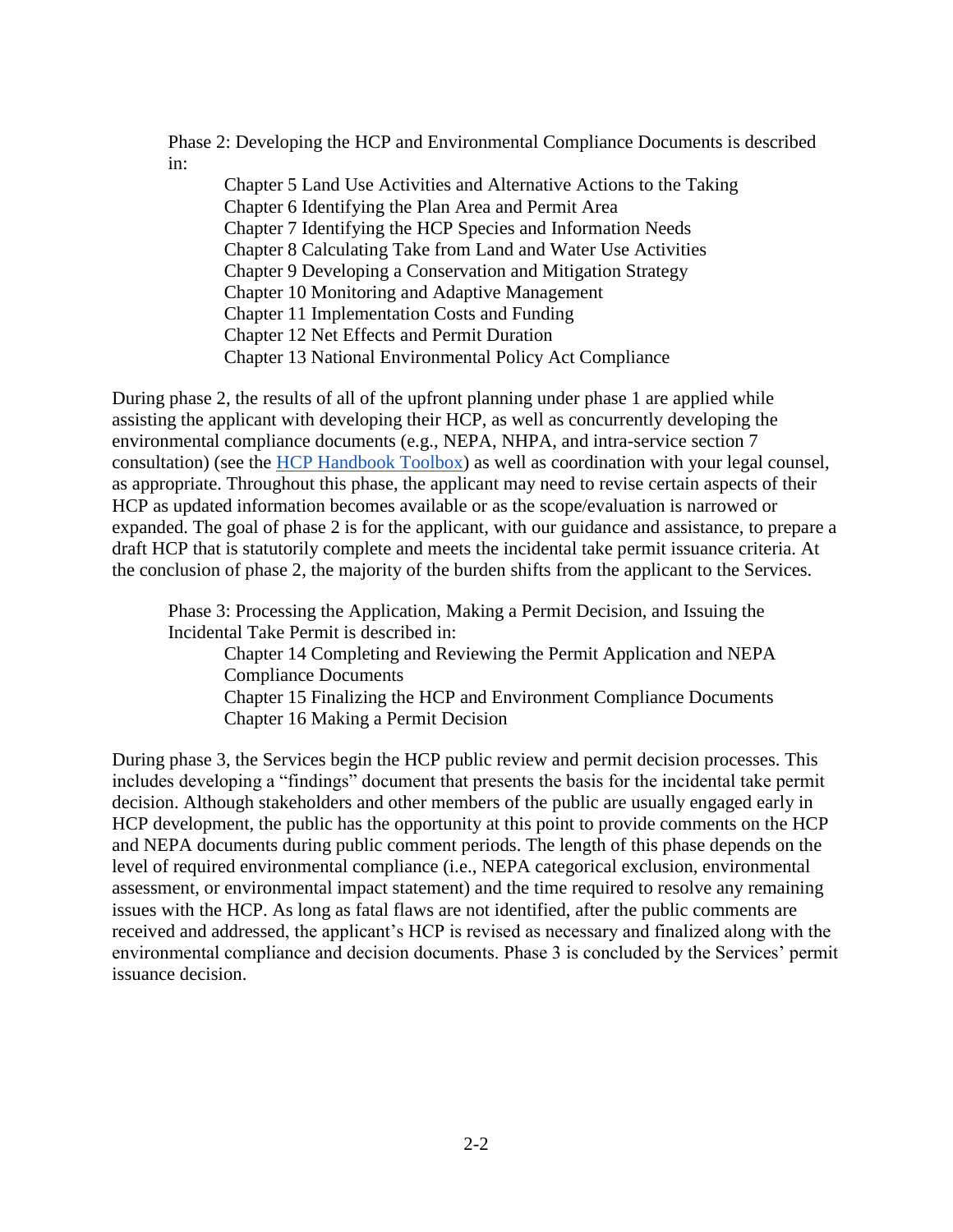Phase 4: Implementing the HCP and Compliance Monitoring is described in: Chapter 17 Implementing the HCP, Compliance Monitoring, and Making Changes, if Necessary

Phase 4 is the HCP implementation phase. This is perhaps the most important phase because this is when the permittee proceeds with implementing the HCP conservation strategy and their covered activities. This phase includes implementing the avoidance, minimization, mitigation, monitoring, and reporting activities. We highly recommended that our staff maintain close coordination and communication with the permittee throughout implementation to cooperatively ensure the HCP is a success. HCPs are collaborative conservation tools for threatened and endangered species, and it is during implementation that the rewards of the conservation planning process are realized.

### **2.2 Considerations for Successful HCP Planning**

Frequent and open communication between the Services and the applicant is key to successfully planning, developing, and implementing an effective HCP. We recommend that Services' staff spend as much time as necessary upfront guiding the applicant to fully outline how their HCP will be developed, explain the regulations and requirements, establish good communications, identify stakeholders, and establish realistic timelines before starting on the content elements required for the HCP itself. Diligent, thorough, and thoughtful planning from the outset will save time in the long run.

## *2.2.1 Understanding the Regulations*

Services staff should have a strong working understanding of the regulations and requirements (see the [HCP Handbook Toolbox\)](https://www.fws.gov/endangered/what-we-do/hcp-handbook-toolbox.html#Ch2) necessary for HCP approval and permit issuance (including the NEPA and Endangered Species Act (ESA) intra-service section 7 processes) because they are responsible for advising applicants on developing HCPs that will meet section 10 issuance criteria. It is also important that staff help the applicant clearly understand the pertinent regulations and requirements. The more the applicant knows about the process, the less likely we are to run into problems and delays.

There are many helpful tip sheets that FWS Regional offices have developed (e.g., compliance checklists, process for publishing *Federal Register* notices, etc.) to help make working through the process easier. We recommend you review the [HCP Handbook Toolbox](https://www.fws.gov/endangered/what-we-do/hcp-handbook-toolbox.html#Ch2) then ask a Regional HCP Coordinator or appropriate NMFS contact for help if you cannot find what you need.

### *2.2.2 Innovation Considerations*

One of the strengths of the HCP program is its flexibility. While looking at past HCPs can be instructive, keep in mind that almost every HCP will have its own set of unique circumstances. Be open to fresh ideas that may fit the particular needs of each situation. In each case, the Services and applicants have the opportunity to develop innovative approaches and unique solutions to resolve specific challenges.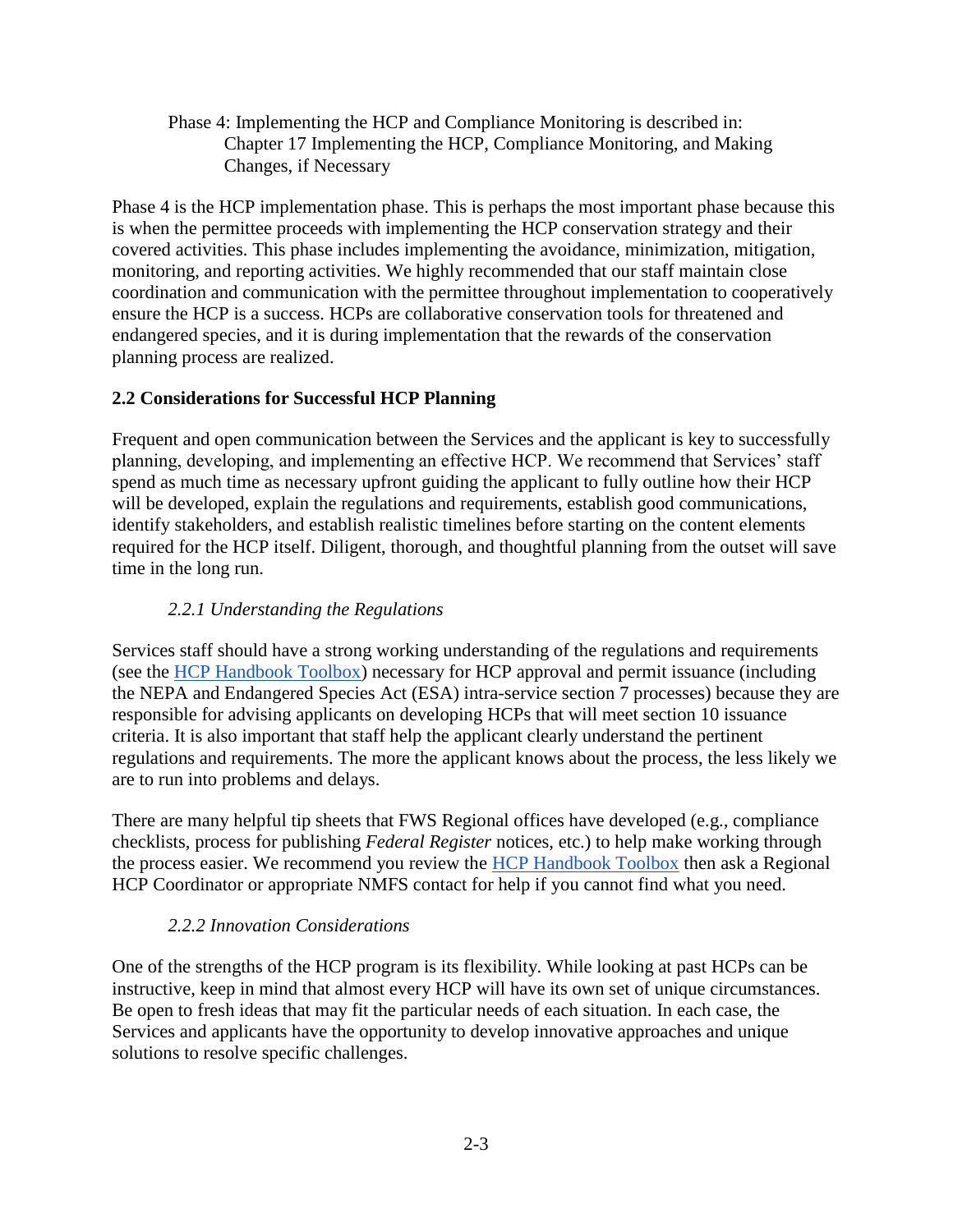We encourage creative thinking to resolve complex issues during HCP development. However, carefully consider the practicality and potential unintended consequences before embarking on any creative idea or concept, especially one that may be groundbreaking or precedent-setting or that may adversely impact conservation efforts elsewhere. Carefully weigh the positive benefits of a potential creative approach against the possible negative repercussions, as well as the complexity of its implementation, legality, workload burden, and conservation contribution. Describe how the concept will be implemented in detail to ensure that it will be successful.

The answers to the following seven questions may help to determine whether a specific idea or approach has merit for inclusion in an HCP:

- 1. Will it meet statutory or regulatory requirements?
- 2. Will it streamline permit issuance?
- 3. Will it help or hinder permit implementation or enforcement?
- 4. Will it increase conservation outcomes and contribute to species recovery or contribute to the decision to preclude listing?
- 5. Are there any legal constraints or risks with it, and if so, which party will incur the constraints or risks?
- 6. Will it affect staff workload for the Services or applicants/permittees either before or after permit issuance? If so, how and when?
- 7. Will it establish a legal or other precedent or practice that could cause difficulties for future HCPs or other conservation efforts?

### *2.2.3 Going Fast by Starting Slowly*

During phase 1, instead of quickly launching into the technical aspects of the HCP, work with the applicant to carefully plan how the HCP will be managed and governed as it is being developed and implemented. This is especially important for development of landscape-scale HCPs. Taking the necessary time to carefully plan in advance can save time and money when developing and implementing an HCP. Starting slowly results in developing the HCP more efficiently and expeditiously to meet the applicant's needs, and it helps to get effective conservation on the ground more quickly.

The first step to success includes getting the right people in place and building a highly functioning team. The applicant should carefully and thoughtfully select their HCP project manager and consultant. The project manager does not need to be a biologist. In fact some of the most successful are not. The HCP consulting firm should have a strong background in science and HCP development. Likewise, the Services should assign good communicators and negotiators who are knowledgeable and have experience commensurate with the size and complexity of the HCP. The Services should also ensure that the NEPA consulting firm, if used, has the requisite knowledge and experience to prepare the NEPA document. If the team includes stakeholders, it is equally important that the representatives have similar skill sets and are committed to following through to the end of the process. Having the right people in place is vital to successful HCP development and planning.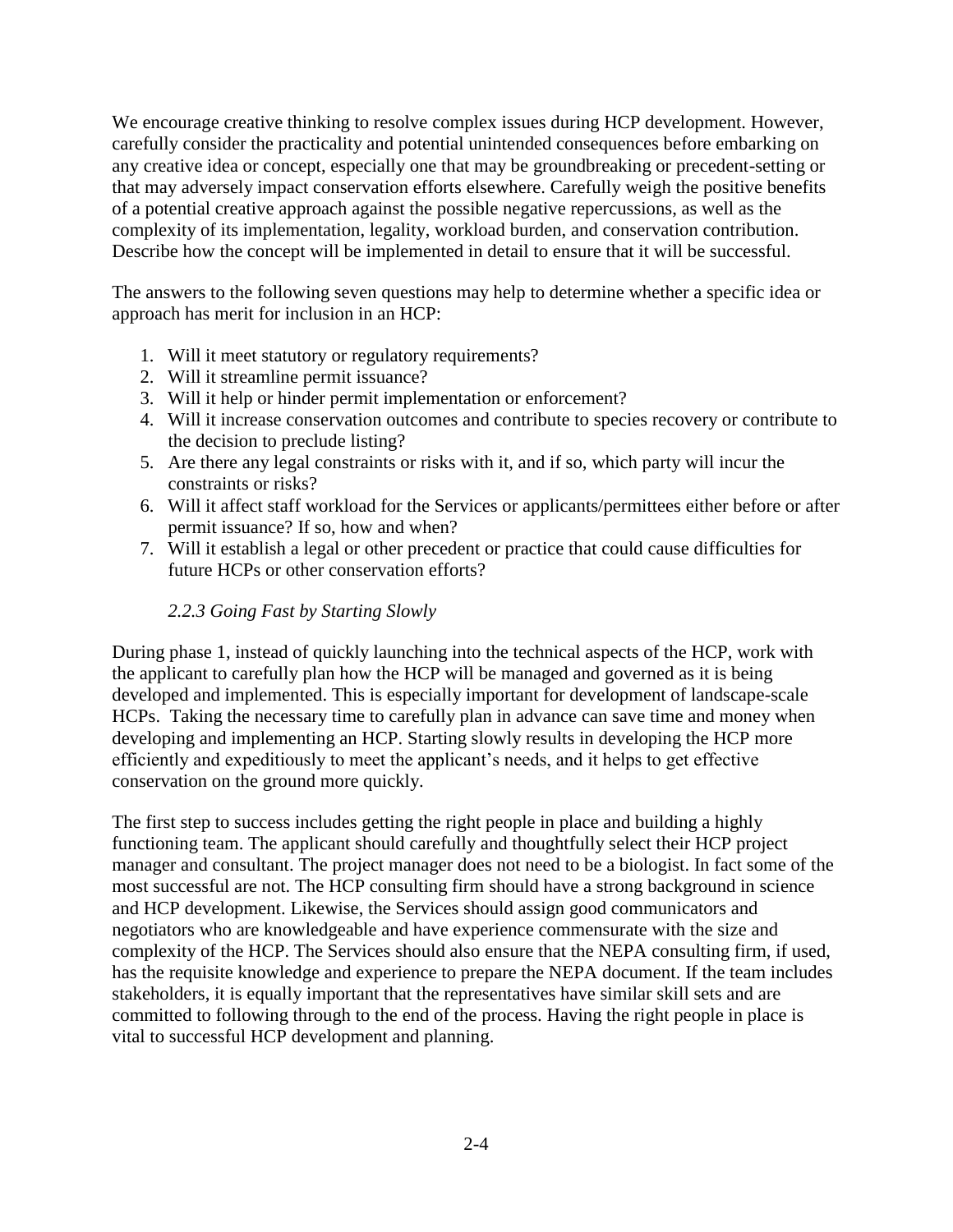The next step includes identifying the governance of HCP development, such as deciding: (1) what to address in the HCP; (2) what are the mechanics of HCP development (who is responsible for what, where, when, how much will it cost, what is the conflict resolution process, meeting management, record keeping; how will the team make decisions, and if applicable, what is the level of involvement by elected officials and managers, etc.); (3) at what key stages will preliminary decisions or approvals be sought (applicant and Services' management); (4) what are the roles of stakeholders; and (5) what are the mechanics of HCP implementation (e.g., how to handle exchange of funding, resources, procedures, organizational structure, etc.)?

This concept is discussed in more detail in Chapter 3.6.

## *2.2.4 Partnerships, Collaboration, and Communication*

Although some listed species are located on wildlife refuges, national parks, military bases, and other Federal lands, the majority of them are on non-federal lands. The Services and other Federal agencies cannot recover those listed species alone. Flexible, creative partnerships between the public and private sectors that consider the best available science, apply good judgment, and focus on collaboration are key to reconciling the impacts of non-Federal development and land use activities. It occurs in a manner that is compatible with the conservation needs of affected species and with the applicants' desire to do what they need or want to do – while complying with the ESA.

To ensure that those partnerships benefit species, we encourage applicants to develop conservation plans that are consistent with the recovery plans and contribute to the recovery of covered species. We can provide examples and technical support to help prepare effective conservation approaches that will also ensure that the HCP can meet permit issuance criteria.

Field offices have a wealth of expertise with listed species and the HCP process. Regional offices are ready to provide guidance to field office staff when needed to help complete the HCP process more quickly and effectively.

The Services also use the NEPA process to involve other stakeholders, including tribes, other affected individuals, the public, non-governmental organizations (NGOs), and anyone that would have an interest in the project to identify concerns early in the HCP development process.

### *2.2.5 State and Local Coordination*

Some States have laws similar to the ESA and prohibit take of State-listed species, or they have laws similar to NEPA, and most States have "sunshine laws" similar to the Freedom of Information Act. We recommend the appropriate State agency or agencies be involved early in the process to facilitate and streamline coordination and information exchange.

Under section 6 of the ESA, States with adequate and active cooperative agreements are our partners in conserving listed species. The Services should discuss this partnership with prospective applicants and strive to accommodate State requirements in the development of HCPs.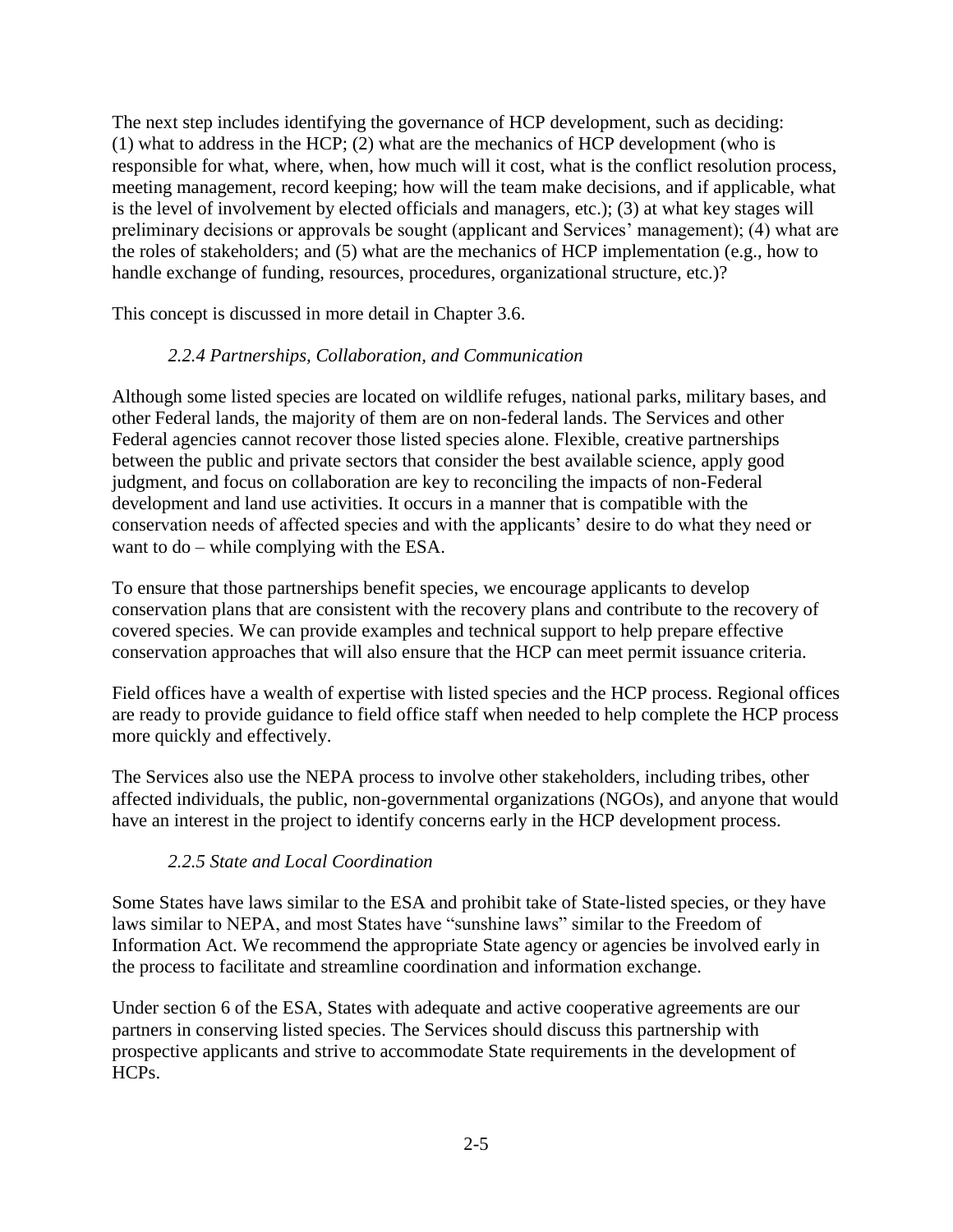Our staff should also cooperate with States so that their concerns for non-ESA-listed species are considered in HCP planning. We should encourage applicants to include State-recommended conservation measures in HCPs. However, even if a proposed incidental take permit application and its accompanying HCP complies with the ESA, the HCP still may not fully satisfy all State management goals in all instances. The applicant is required to comply with all other applicable Federal, State, and local laws.

### *2.2.6 Good Communication*

One of the many keys to successful HCP planning is building a strong relationship with the applicant, their consultants, and stakeholders. It begins with effective and efficient communication. Maintaining open lines of communication builds trust and cooperation while reducing the chance of being blindsided by concerns or issues that could lead to delays. Good communication also helps to build cooperation among stakeholders involved in the HCP process.

Within the Services, good internal, cross-program communication within the field office and between the Regional office is critical to the delivery of high quality technical assistance to applicants with developing the conservation program under the HCP. This will ensure the maximum conservation benefit to the covered species and to provide the best recommendations to the applicant so that the applicant will receive a permit that allows for their activities to proceed while protecting covered species and their habitats. Communication with the Regional office on HCP policy is important to ensure consistency across the nation.

## *2.2.7 Well-written Documents*

Since many incidental take permits have long permit durations and may extend beyond the careers of those who were involved in the HCP planning effort, it is important that the HCP, incidental take permit, and associated documents are written clearly so that future users can fully understand how to implement the HCP and to ensure it will meet the stated goals and objectives. Although all parties actively developing the HCP may fully understand what is expected and anticipated, future responsible parties will only have what is written in the HCP, permit, and associated documents to guide them. Be mindful of the future when reviewing the draft HCP and its associated documents. If it is not clear, recommend revisions to clarify specific sections or to better explain the intent and rationale behind decisions or approaches.

It is equally important that the Services' decision documents are clear, well-written, and meet all legal requirements. Decision documents should provide a rational connection between the facts we used and the decisions we made. We should inform applicants of this standard and strongly encourage them to ensure their documents are well-written as they will be part of the administrative record supporting the Services' final decisions. When our documents are made available to the public, we are evaluated by their quality.

We must show our work (e.g., calculations) and clearly explain the chain of logic that led us to our decision. Our documents should be easily understood, well-written, well-organized, and demonstrate scientific integrity. Well-written documents developed by the applicant and the Services ultimately save time during the various internal review and surname processes. Poorly written documents are more prone to litigation, which costs time, money, and conservation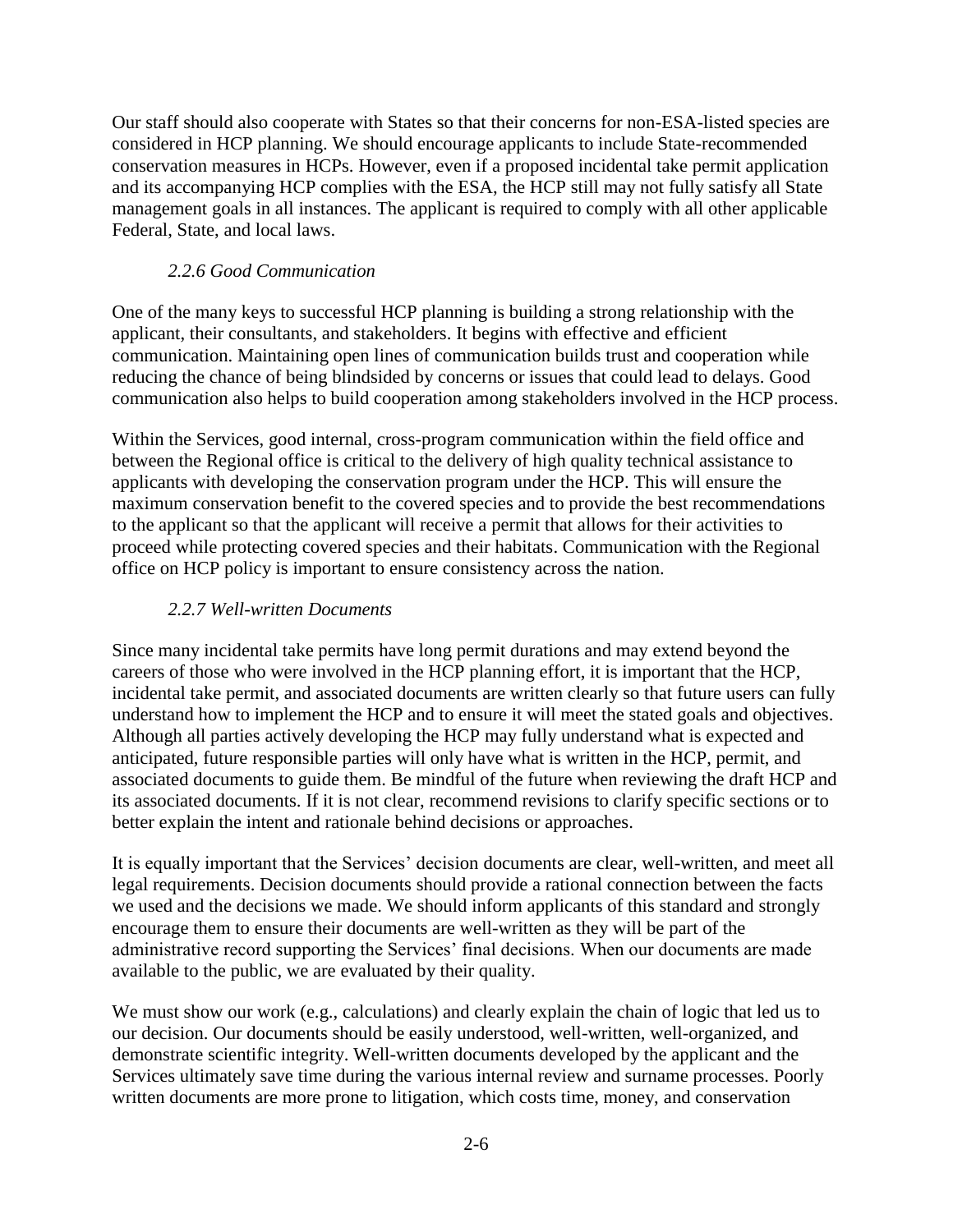potential for the applicant and us. Litigation also may delay HCP implementation or force abandonment of the HCP, which in turn eliminates the potential conservation benefits of the plan.

## **2.3 Tips for Success**

As discussed above, successful HCP planning often requires consensus building, negotiation, and integration of numerous interests, especially for large-scale, regional planning efforts. Also, biological issues are not always clear-cut and sometimes are subject to interpretation. Combine flexibility, creativity, good science, and good judgment when providing technical assistance to HCP applicants. The following "rules of thumb" should be helpful to you in meeting these challenges:

- **Use good science**: Services staff should involve the applicant in assembling the best available scientific and commercial information. Stay abreast of new biological developments and state-of-the-art techniques and research. In coordination with the applicant, interpret the information, identify key assumptions and uncertainties, and use best practices to resolve uncertainty to the extent feasible during analyses, planning, and in the design of mitigation and adaptive management. Although the Services cannot require that applicants actively work toward recovering species, we should encourage applicants to develop HCPs that produce a net conservation gain that contributes to recovery of the species. Remind participants that they would benefit from species recovery, which leads to delisting and removal of prohibitions and other related regulations. The Services should examine recovery plans and other relevant documents to help identify strategies to minimize and mitigate the effects of the covered activities. When recovery plans are not available or have not been updated to include the best available science, contact recovery teams, State wildlife agencies, or other species experts to obtain information (i.e., 5-year reviews, recovery outlines, updated information on climate change effects) pertinent to HCP development. When appropriate, staff should engage in internal cross-program coordination by seeking assistance or more active participation by recovery team members and species leads.
- **Know the regulations:** Keep up-to-date on applicable statutes and policies, including the ESA, its implementing regulations, and court decisions. Understand the authorities and limitations of the ESA and NEPA. When in doubt, seek input from your legal counsel. Access to legal counsel can be helpful, especially to advise and review documents during key stages in HCP development.
- **Remember the HCP is the applicant's document:** Keeping in mind that the HCP is the applicant's document, we cannot force requirements into the HCP that applicants are not willing to undertake. Instead, we should collaborate with the applicant to develop the best strategy for the HCP that will meet permit issuance criteria. Provide technical advice and work with the applicant through the process discussed in this Handbook. Applicants more readily accept recommendations and requirements when they see the logical basis for them.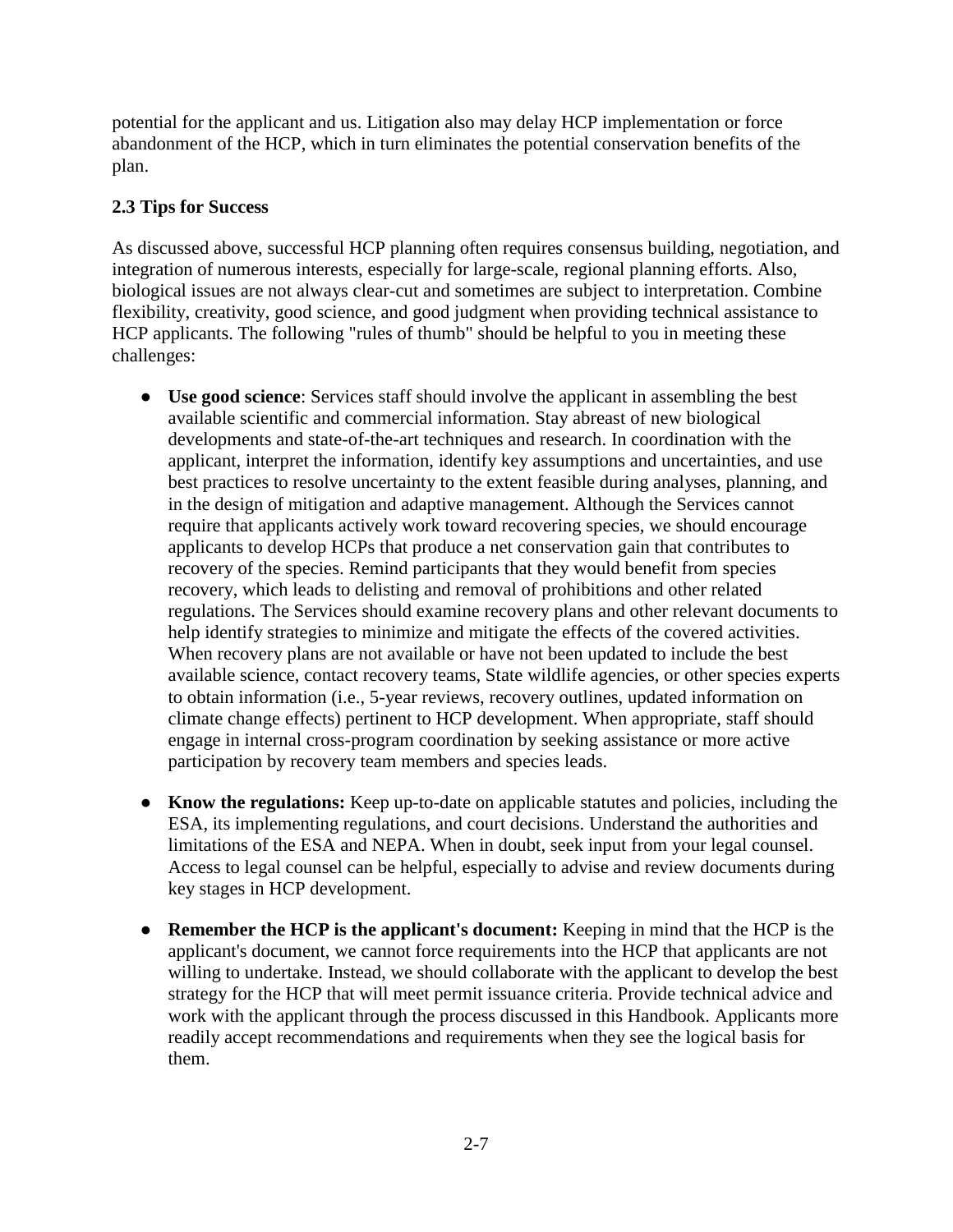- **Clearly understand the proposed action:** It is important to work with the applicant to fully understand the intricacies of their proposed action. This can be accomplished by breaking down the proposed action into components, which will help identify the covered activities and the resulting range of possible impacts to listed species. More information can be found in Chapter 5.3.
- **Identify important issues early:** Work with the applicant to get important issues on the table as early as possible in the HCP development stage. Help the applicant understand at the outset the section 10 issuance criteria and any regulatory or biological issues that they will need to address in the HCP. Ensure frequent and open communications. Be transparent in decision-making.
- **Work with the applicant to develop a conservation strategy that offset impacts**: Some HCP conservation strategies and mitigation approaches are relatively straightforward, while those for large-scale, regional planning efforts may be quite complicated. Because flexibility is key, we offer very few ironclad rules for mitigation programs. However, we do have a few rules that must be met. Applicants must minimize and mitigate the effects of their actions to the maximum extent practicable and the measures must be manageable and enforceable. Also, the applicant must clearly articulate the biological goals and objectives in the HCP with measurable success criteria.
- **Coordinate frequently with the Regional office:** The Services field and Regional offices should coordinate regularly throughout the HCP process and work as a team. This is essential to ensure timely reviews of documents, ensure consistency with past and current HCP efforts, resolve issues, make leadership aware of any issues they may need to address, and keep abreast of any policy changes and novel approaches. Do not hesitate to contact Regional HCP Coordinators with any question or for guidance on developing a HCP. No question is too trivial or unsophisticated.
- **Communicate early and frequently with your legal counsel:** The Department of the Interior (DOI) Solicitor's Office and the National Oceanographic and Atmospheric Administration (NOAA) General Counsel's Office, Commerce Department, collectively referred to as legal counsel in this Handbook, serve as legal counsel to the Services. It is important to identify and address potential legal concerns early in the development of the HCP, particularly if it is a controversial or complex plan. Before contacting your legal counsel, first contact your Regional HCP coordinator to help coordinate legal review. Together with your legal counsel, determine how best to communicate issues or concerns to ensure they are engaged as soon as possible. At a minimum, early legal review will help the Services and the applicant to better prepare documents that are legally sufficient and save time.
- **Ensure close coordination between FWS and NMFS:** In cases where our jurisdictions overlap for an HCP, the agencies must closely work together to provide guidance to the applicant and coordinate reviews and approvals.
- **Include State wildlife agencies early:** Encourage the applicant to include affected State wildlife agencies at the beginning of HCP development. The State wildlife agencies share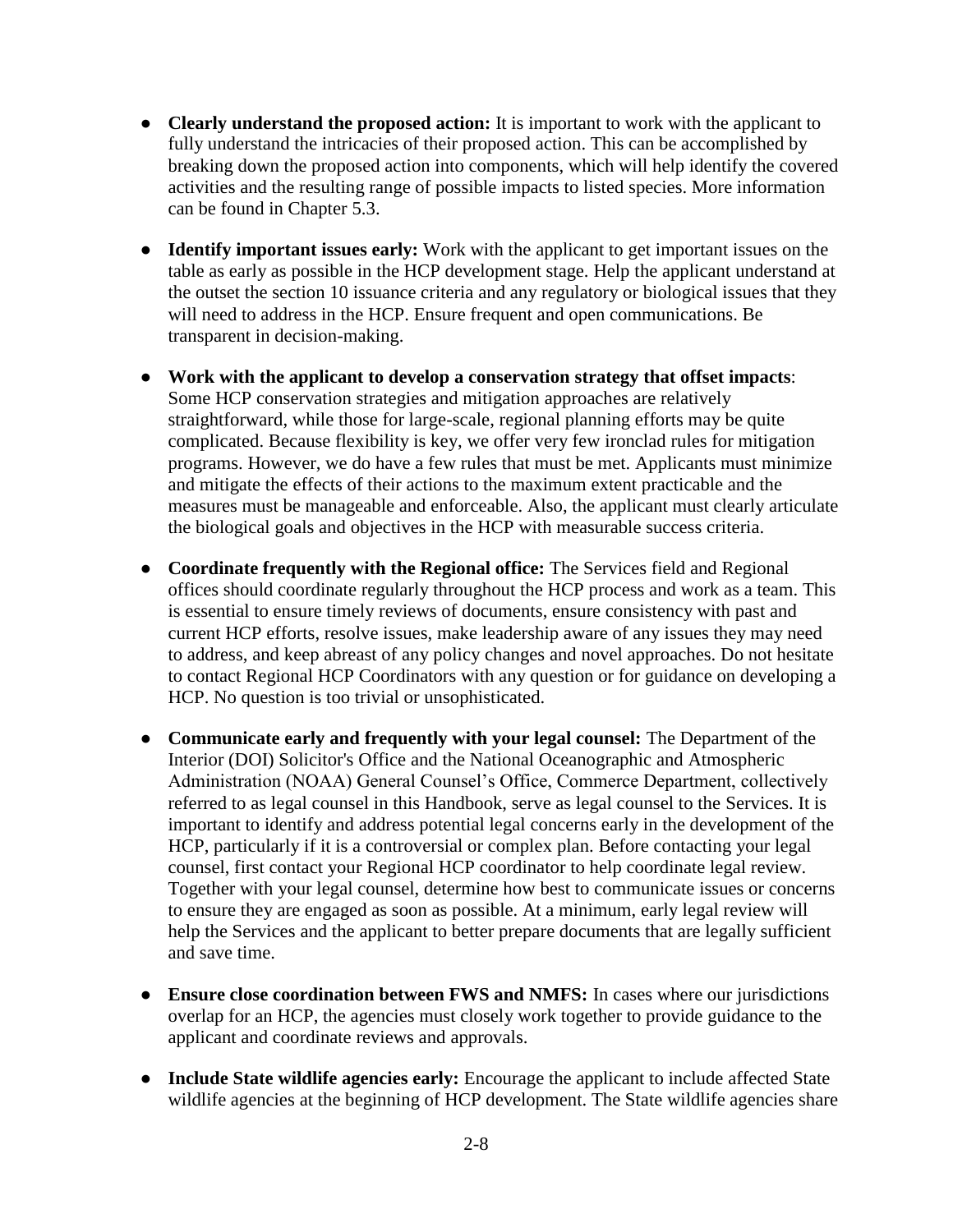management responsibilities for many species, can provide excellent scientific and technical expertise, and often are more familiar with the local politics and issues. Some States have their own ESA statutes and NEPA equivalents that we should consider during HCP development.

- **Include tribes early:** If an applicant's project could affect tribes, tribal or ancestral lands, or tribal trust resources, coordinate with your Tribal Liaison and begin formal Government-to-Government consultation early in development of the HCP and separate from the NEPA public review process. Tribal interests are important. Do not assume tribes are not interested if you do not receive an immediate response to the consultation letter. Continue to reach out to affected tribes. Specific information about how to coordinate with tribes can be found in Chapters 1.3.6 and 4.1.3 as well as in the [HCP](https://www.fws.gov/endangered/what-we-do/hcp-handbook-toolbox.html#Ch2)  [Handbook Toolbox](https://www.fws.gov/endangered/what-we-do/hcp-handbook-toolbox.html#Ch2) .
- **Clearly define stakeholders roles:** Specifically, describe who will be part of the process. Work with the applicant to determine their roles and limitations. Also, determine when stakeholders will be involved in the HCP process. Describe what, if any, role they have in governance or guiding the applicant.
- **Consider all applicable laws early in the process:** At the beginning of the HCP process, explain to the applicant the Services' section 7, NEPA, and NHPA obligations for issuing an incidental take permit, as well as other laws such as MBTA and BGEPA, if applicable (see the [HCP Handbook Toolbox\)](https://www.fws.gov/endangered/what-we-do/hcp-handbook-toolbox.html#Ch2). Always consider compliance with these laws and HCP development as concurrent, integrated processes, not as independent and sequential.
- **Engage the applicant's and Services' decision-makers early in the process:** Decide when and how they will be engaged in the process. Document their role(s) in the governance process and what information they will need to make the decision. Determine what role they will have in resolving conflicts.
- **Read and reread this Handbook:** This tip has fundamental merit. Read through the entire Handbook before embarking on your first HCP. Even if you already have experience with HCPs, this Handbook includes new approaches; clarifies policies and processes that can greatly help you navigate the HCP process; provide valuable guidance to applicants; and most importantly, lead to conservation benefits for listed and at-risk species.

### **2.4 Factors Influencing How Long the Process Takes**

How long the process takes depends on several factors, such as:

- The size and scale of the proposed HCP, including the scope of the proposed covered activities;
- The complexity of the HCP (e.g., the number of species, stakeholders, tribes, and applicants; long or short permit duration; consideration of climate change effects and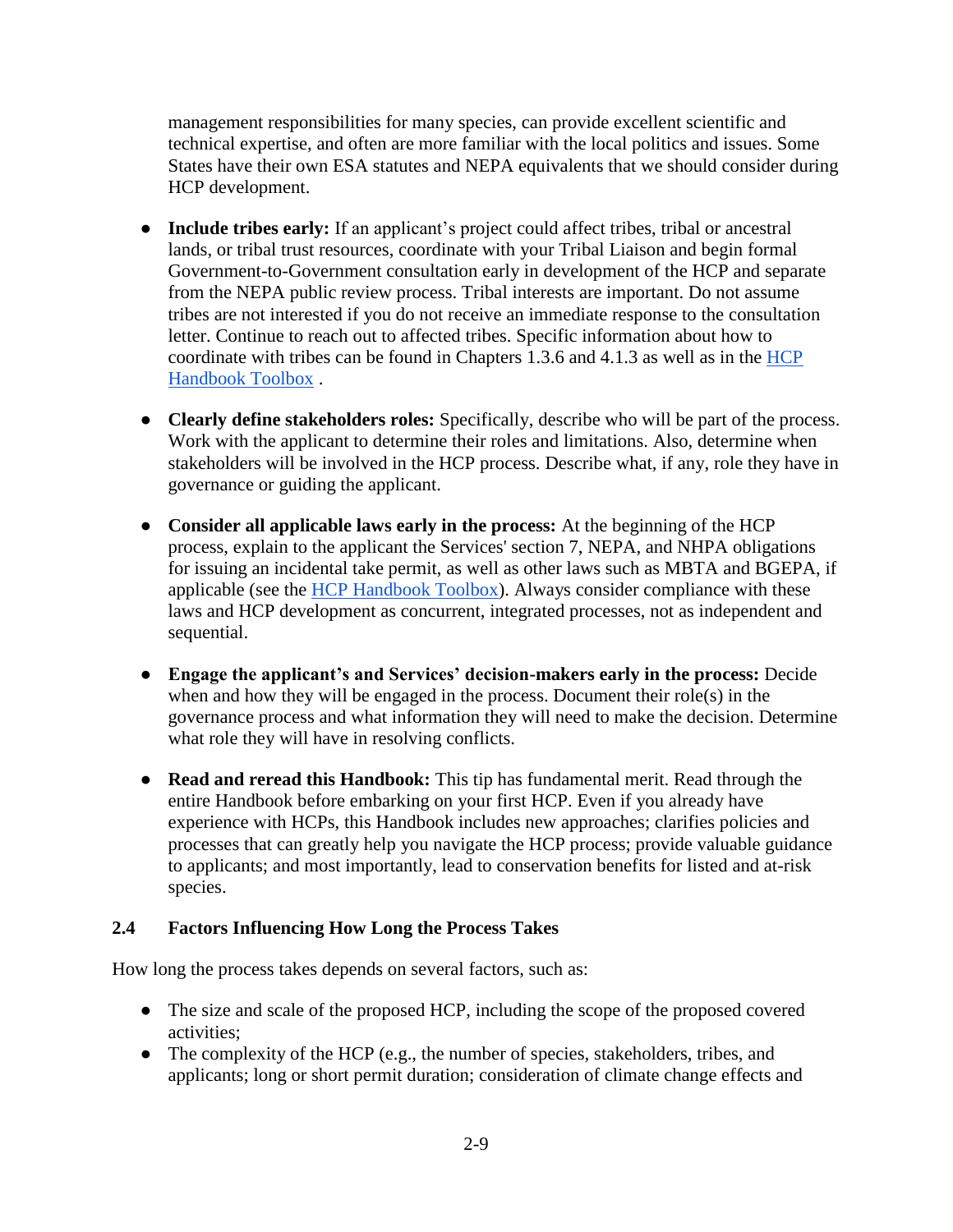other environmental changes, and interactions among them; extent of the conservation program; mitigation structure; funding assurances; etc.);

- The thoroughness of phase 1 pre-planning by the team (applicant, consultants, Services, etc.);
- The allocation and commitment of resources (staff and funding) by the applicant and the Services;
- The timing and level of engagement by the Services in the applicant's HCP preparation effort;
- The availability of necessary data or information to help us make an informed decision;
- The level of uncertainty and controversy related to the HCP;
- The number and composition of stakeholders;
- The extent of legal review required by the Services' solicitors and general counsel of the HCP and decision documents; and
- Completion of the NEPA compliance process, and other factors.

All of these factors come into play and should be addressed at the very beginning of the HCP process, which is described in Chapter 3. Advanced planning, good communication and governance, setting goals and expectations, establishing milestones, and jointly developing an HCP completion timeline are some of the keys to success. Advice and recommendations are threaded through the Handbook to assist you with your effort to guide the applicant down the most efficient planning path and how to avoid common pitfalls.

The following Gantt chart provides an idealized timeframe for HCPs depending on the level of NEPA analysis required, assuming that every step proceeds perfectly. However, every HCP is different and these timeframes may be shorter or longer depending on the factors described above, as well as the unique set of circumstances pertaining to the HCP.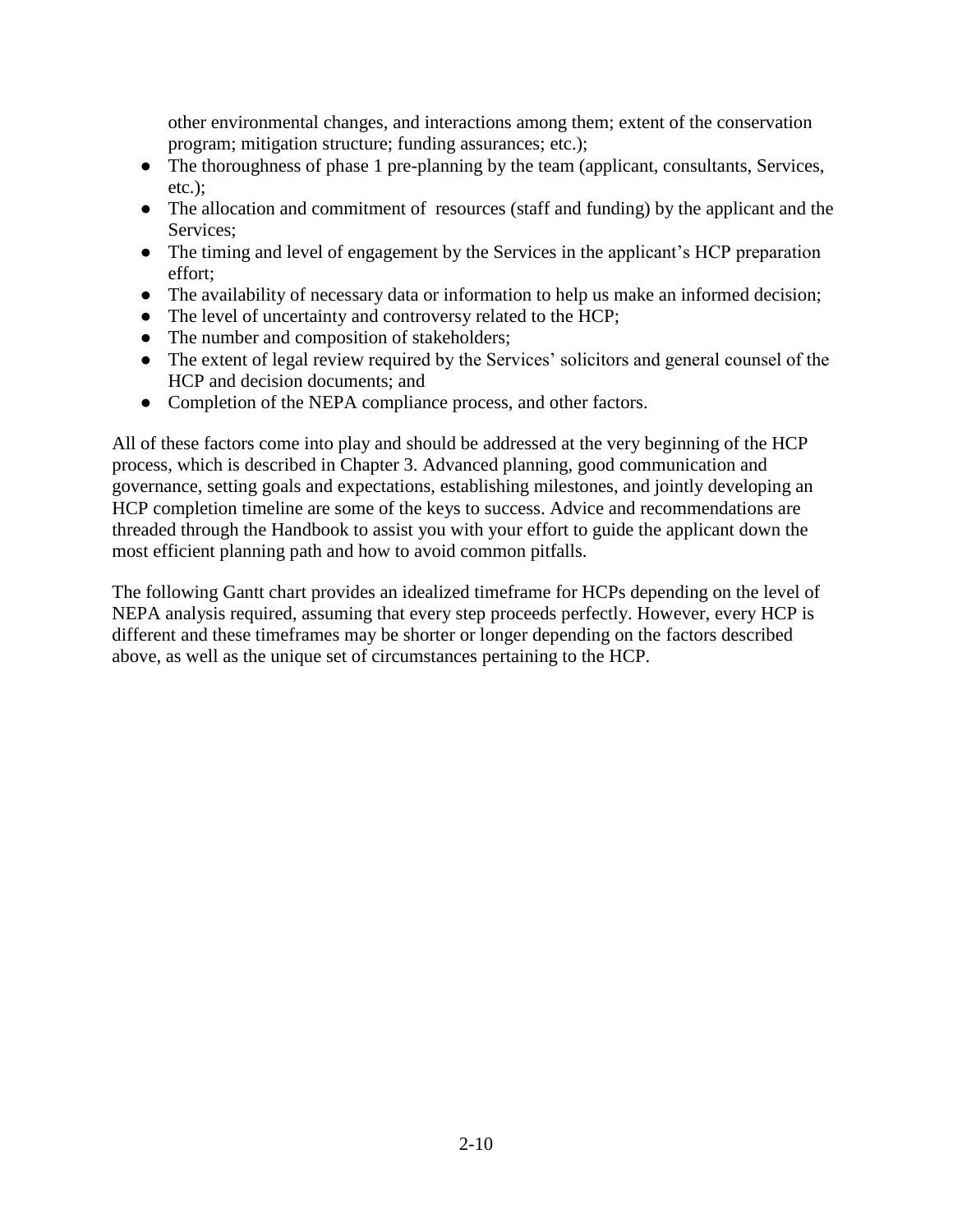

### **Table 2.4a: Hypothetical Timeline for HCPs by NEPA Category.** Hypothetical Timeline for HCPs by NEPA Category

of tasks. Each HCP timeline is different.)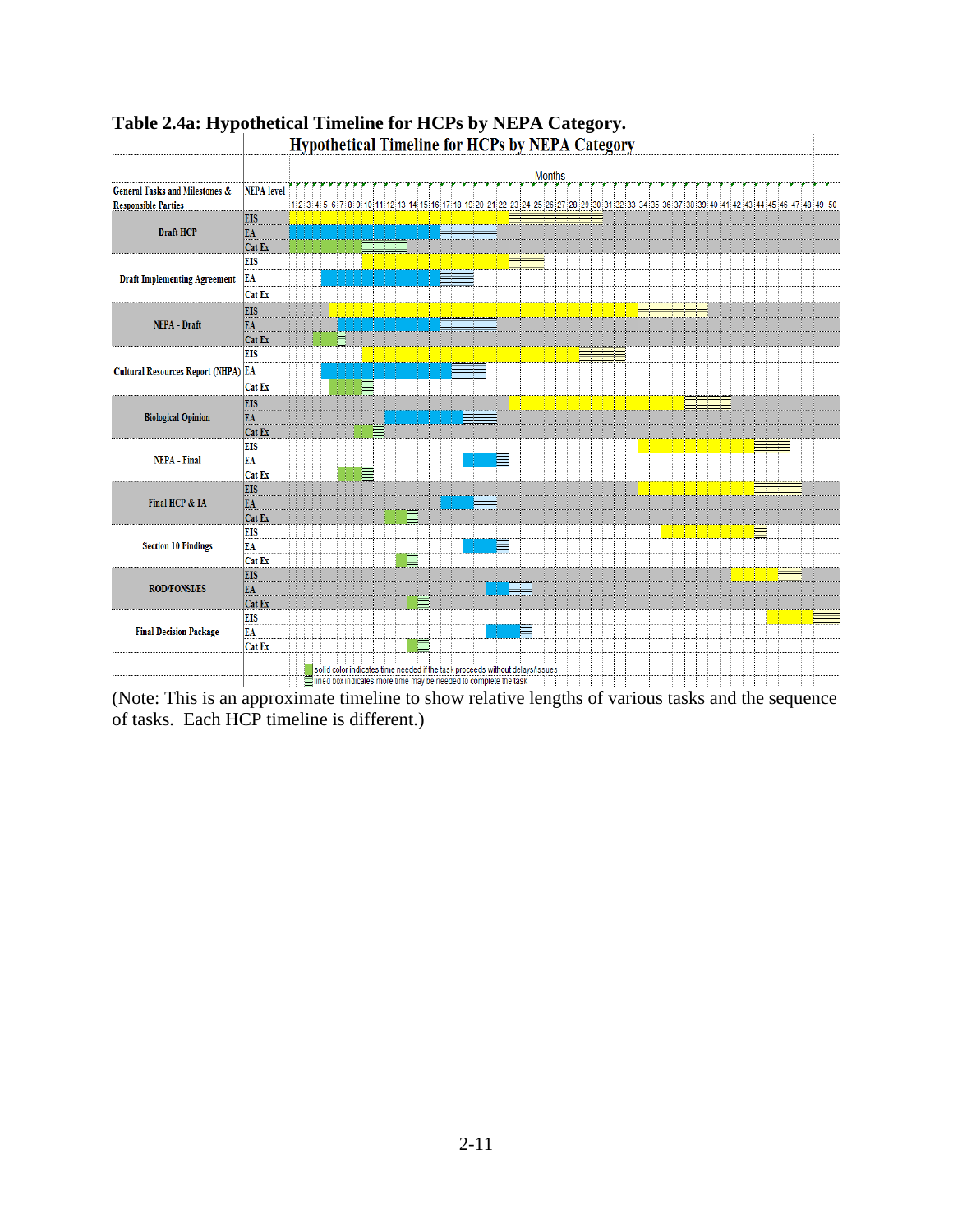# **2.5 Roles and Responsibilities**

**Table 2.5a: This table highlights the roles and responsibilities of the various stakeholders in the HCP process.** 

| <b>Task</b>                                                                     | <b>Role</b>                                         |                         |                        |                                          |  |
|---------------------------------------------------------------------------------|-----------------------------------------------------|-------------------------|------------------------|------------------------------------------|--|
|                                                                                 | <b>Services</b>                                     | Applicant/<br>permittee | <b>Consultant</b>      | <b>Outside</b><br>expert                 |  |
| <b>Planning/Development of the HCP</b>                                          |                                                     |                         |                        |                                          |  |
| 1) Decision to develop HCP                                                      | Support                                             | Decide                  | Support                |                                          |  |
| 2) Identify plan area and species                                               | Contribute.<br>Support. Prelim.<br>Approval. Review | Decide                  | Support                |                                          |  |
| 3) Identify covered activities                                                  | Contribute.<br>Support. Prelim.<br>Approval. Review | Decide                  | Support                |                                          |  |
| 4) Assess take caused by covered activities                                     | Contribute.<br>Support. Prelim.<br>Approval. Review | Decide                  | Support                |                                          |  |
| 5) Develop biological goals and objectives                                      | Contribute.<br>Support. Prelim.<br>Approval. Review | Decide                  | Write                  | Contribute<br>Support<br>Review          |  |
| 6) Identify conservation actions to meet goals<br>and objectives                | Contribute.<br>Support. Prelim.<br>Approval. Review | Decide                  | Write                  | Contribute<br>Support<br>Review          |  |
| 7) Develop reserve design/conservation strategy                                 | Contribute.<br>Support. Prelim.<br>Approval. Review | Decide                  | Write                  | Contribute<br>Support<br>Review          |  |
| 8) Develop monitoring and adaptive management<br>program                        | Contribute.<br>Support. Prelim.<br>Approval. Review | Decide                  | Write                  | Contribute<br>Support<br>Review          |  |
| 9) Develop funding strategy (estimate costs,<br>assurances, etc.)               | Support. Prelim.<br>Approval. Review                | Decide                  | Write                  | Write<br>Contribute<br>Support<br>Review |  |
| 10) Determines if the permit application is<br>statutorily complete.            | Decide                                              | Contribute              |                        |                                          |  |
| <b>Implementation of the HCP</b>                                                |                                                     |                         |                        |                                          |  |
| 10) Implement conservation actions                                              | Support. Prelim.<br>Approval. Review                | Implement               | Contribute.<br>Support | Support                                  |  |
| 11) Implement the effectiveness and compliance<br>monitoring program activities | Support. Prelim.<br>Approval. Review                | Implement               | Contribute.<br>Support | Support                                  |  |
| 12) Update understanding and models to inform<br>future management decisions    | Support. Review                                     | Implement               | Contribute.<br>Support | Support                                  |  |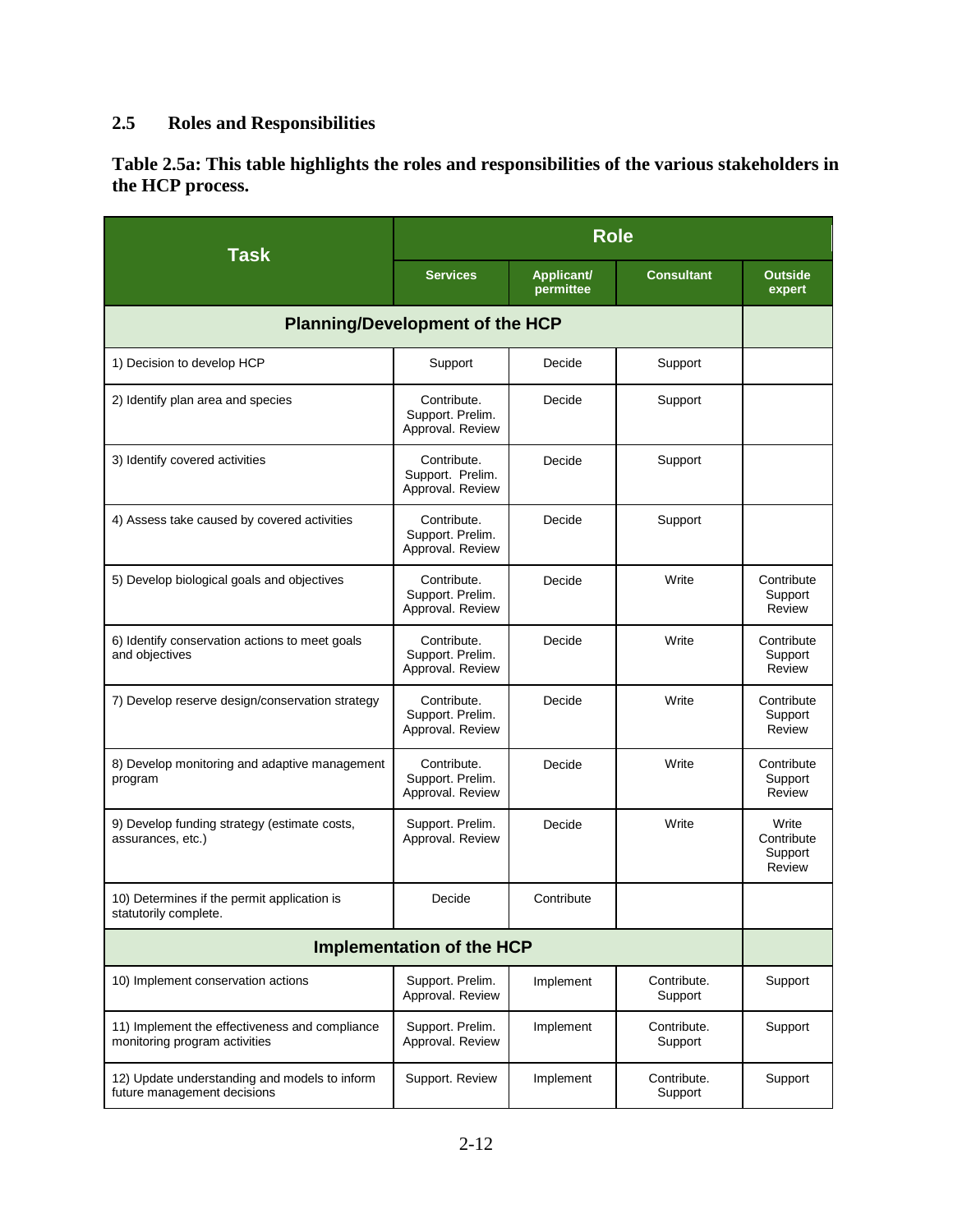| $Write =$         | Writes the document                                                         |
|-------------------|-----------------------------------------------------------------------------|
| $Decide =$        | Makes decision                                                              |
| Implement=        | Responsible for implementing                                                |
| Contribute=       | Contribute to effort                                                        |
| $Review =$        | Review and comment                                                          |
| Support=          | Technical support provided as needed, could be advise, data, etc.           |
| Prelim. Approval= | Preliminary approval required by this entity at appropriate planning stages |

### *2.5.1 Applicant*

The applicant's first responsibility is to decide whether an incidental take permit is the right tool under the ESA to meet their need. If the applicant chooses to seek an incidental take permit, they must prepare an HCP as part of the application. Though the HCP is generally developed in collaboration with the Services, the development of an HCP is the responsibility of the applicant. The most successful HCPs are those where the Services are involved early, provide guidance and technical assistance, and are invited to stay engaged throughout the HCP development process.

To request an incidental take permit, an applicant must submit a section 10 permit application package. The complete application package includes:

- 1. for FWS, an endangered species permit application form (3-200-56) and permit processing fee; or for NMFS, one of three application forms, depending on the species likely to be taken – Marine Mammals, Sea Turtles, or [ot](http://www.nmfs.noaa.gov/pr/permits/esa_permits.htm%23turtles)her listed species(see application links in the [HCP Handbook Toolbox\)](https://www.fws.gov/endangered/what-we-do/hcp-handbook-toolbox.html#Ch2). [NMFS does not require a processing fee;](http://www.nmfs.noaa.gov/pr/pdfs/permits/instructions_esa_listed.pdf)
- 2. draft HCP; and
- 3. if applicable, draft implementing agreement.

Recommend to applicants that they wait to submit the full application package, including the application fee, until we have preliminarily reviewed the HCP and concluded that it should be adequate to meet all the incidental take permit issuance criteria.

### 2.5.1.1 Consultants and Contractors

Since applicants typically do not have in-house knowledge or experience with the HCP process, they often hire environmental consultants or contractors to assist with preparing the HCP. If an applicant elects to hire a consultant, recommend that they choose carefully and thoughtfully. It is important for applicants to actively participate in preparing the HCP along with their consultants and stay engaged with the Services. Applicants should manage their consultants in a manner that ensures efficient and timely development of an HCP that will fulfill the stated goals and meet the incidental take permit issuance criteria. While consultants may write the HCP, any permit issued will be to the applicant, who is responsible for fully implementing the HCP and the permit terms and conditions.

The most successful applicants and consultants have a thorough understanding of the incidental take application process and requirements under section 10 of the ESA, the requirements and standards of both the ESA and NEPA, and what is required to develop an adequate HCP. Many applicants prepare an HCP only once, so they may be unfamiliar with the HCP process. Help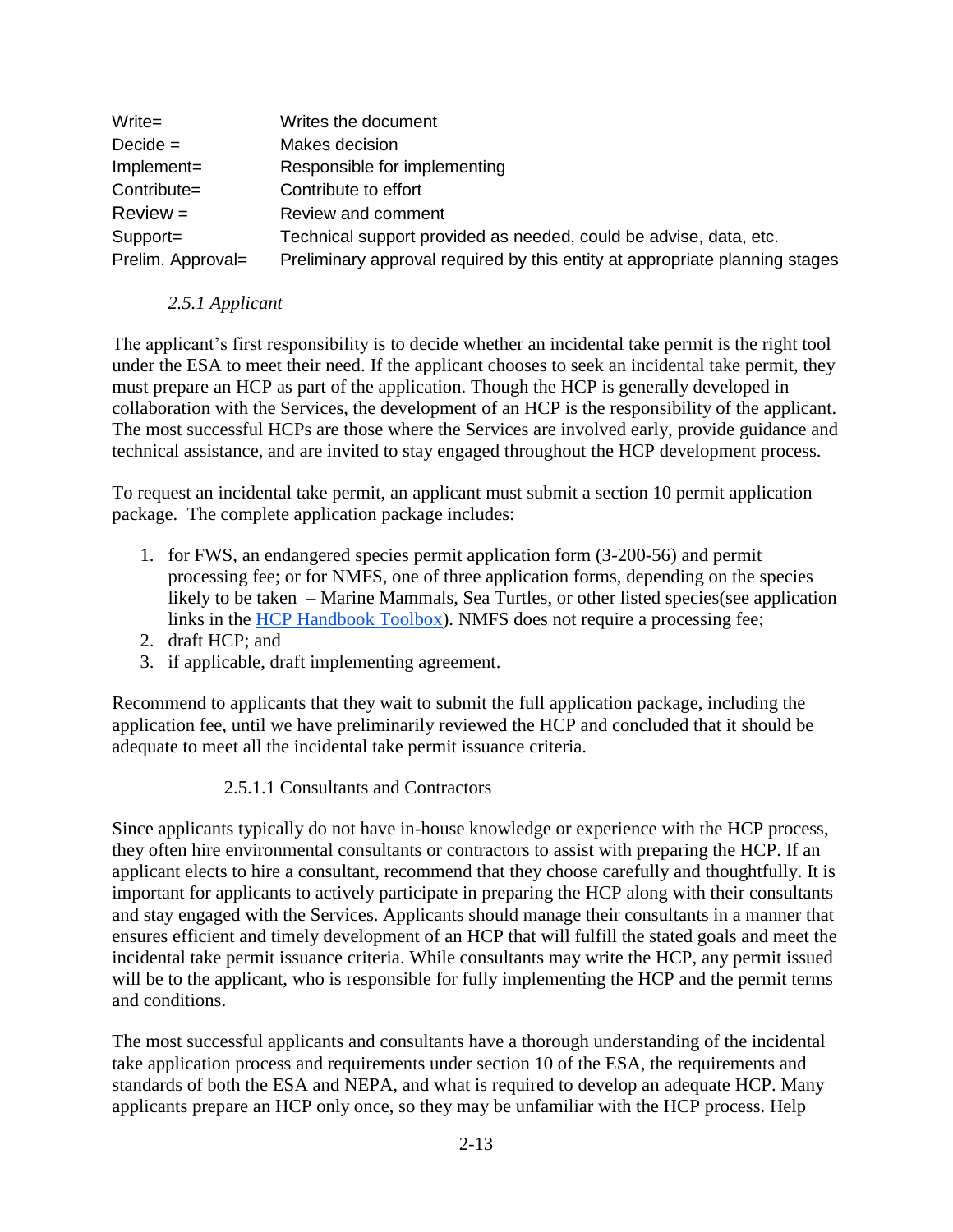applicants to become informed on the process and familiar with the expectations for developing the HCP. One approach we suggest to help applicants become informed about the process and learn the expectation for developing the HCP is to take a short course offered by the FWS at the National Conservation Training Center (NCTC) or a similar course offered by consultants or other parties. New applicants may also talk to others who have completed the HCP process to receive advice and suggestions. However, we should caution applicants that no two HCPs are alike. Each HCP is tailored and negotiated to meet specific project or species requirements, which may not be appropriate in other circumstances. Finally, recommend to applicants that they hire consultants or contractors with prior experience developing HCPs for which incidental take permits have been issued.

### *2.5.2 The Services*

The NMFS Headquarters office located in Silver Spring, Maryland is responsible for HCP planning and permit processing for marine mammals, sea turtles while in the ocean, and other listed species under NMFS jurisdiction except anadromous fish on the West Coast. Within the West Coast Region of NMFS, there are 12 local offices that have responsibilities for HCP planning concerning anadromous fish in that Region.

In this Handbook, we refer to these offices as NMFS field offices, as they are largely equivalent in responsibilities to the FWS field offices. The NMFS field offices are under the direction of the West Coast Regional office. Other permits are processed by the NMFS Headquarters office. These NMFS field offices, the West Coast Regional office, and the NMFS Headquarters office are responsible for working with applicants on the development of HCPs applicable to their species responsibilities.

The HCP organizational structure for FWS is different from NMFS. Because more HCPs fall under the jurisdiction of the FWS, allocation of the workload is distributed primarily between the FWS field and Regional offices where the resources and local knowledge is strongest. The roles of the FWS field, Regional, and Headquarters offices are described in more detail below.

2.5.2.1 Field Offices

## FWS Field Offices

The field office is usually the primary point of contact for the applicant. It is important for the field office to provide guidance to the applicant, lead the process and negotiations, as well as help find or suggest solutions to challenges throughout the HCP process. However, the HCP is the applicant's document. We should not write the plan for the applicant or refuse to consider an HCP.

The development of an HCP is an iterative, negotiated process and the field office should continue to provide technical assistance to the applicant throughout. For example, if the field office staff become aware of emerging science, changes in the status of the species, or new approaches to conservation of the species or its habitat, they should provide this information and analysis to the applicant promptly. In some instances, the applicant or stakeholders involved may be subject-matter experts, and they should openly share information and analyses with the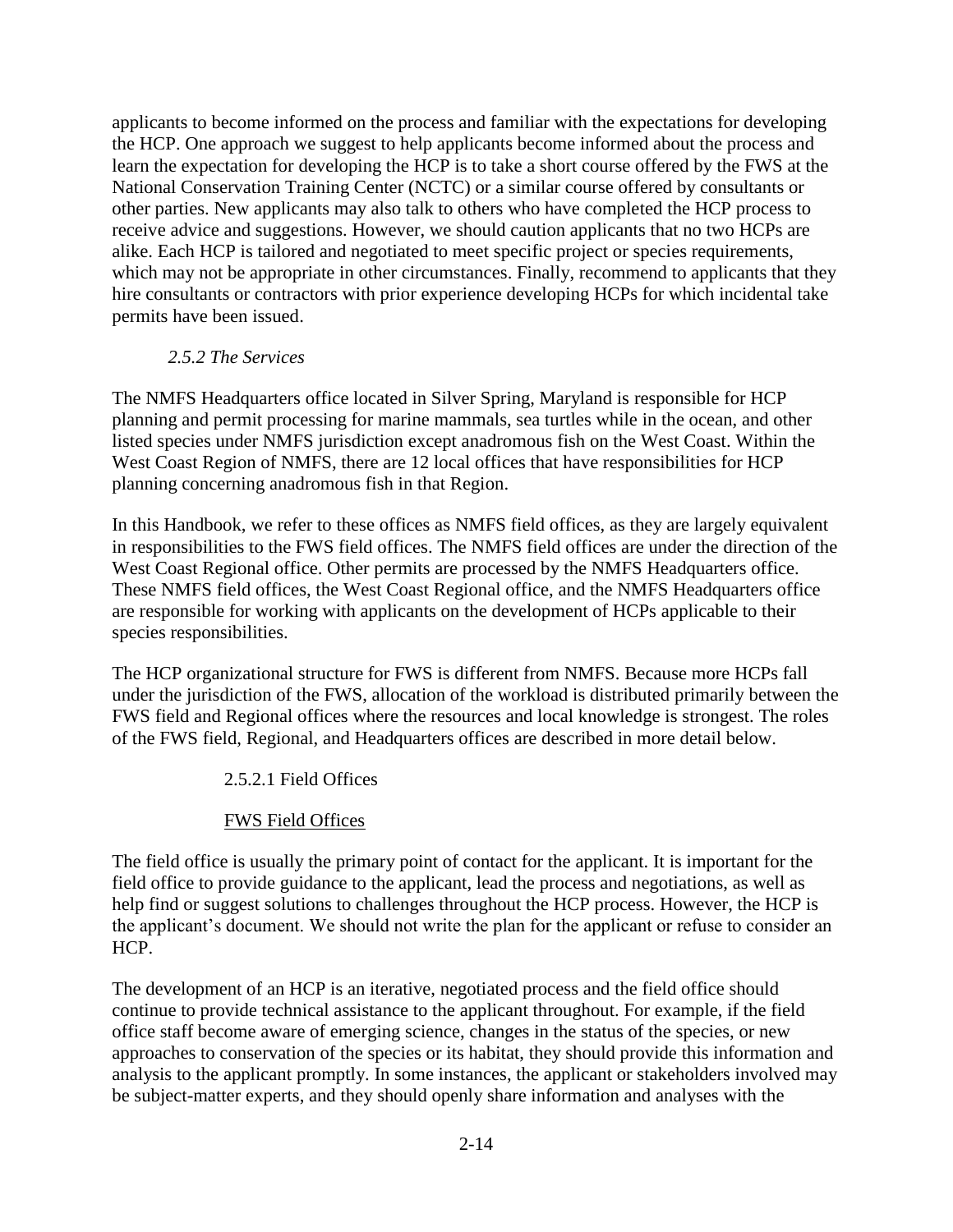Services. The field office should share with the applicant any lessons learned from other HCP projects and especially any involving the same (or similar) species, habitats, or covered activities.

A key role of the Services' staff is to develop, build, and nurture a strong working relationship with the applicant and their consultants throughout the HCP process. The field office has primary responsibility for:

- helping the applicant decide if an HCP is the appropriate conservation tool to meet their needs;
- working with the applicant to develop appropriate biological goals and objectives for the HCP;
- coordinating with the Regional office when an applicant seeks an incidental take permit;
- providing active guidance to applicants early and throughout the HCP development process;
- ensuring transparency;
- maintaining coordination and communication between the field office and all parties early and throughout the process to facilitate development of a legally sufficient HCP and expedite its review;
- providing the applicant with scientific information regarding the species' needs, distribution, habitat, life history, survey methodologies, conservation strategy, and other relevant information;
- providing the applicants or their consultants with tools such as habitat suitability models, population viability models, information on climate change effects, GIS data, survey protocols for detecting species or evaluating habitat;
- coordinating with Landscape Conservation Cooperatives (LCC), the Regional Climate Science Center, or the local or Regional climate change specialist to help take advantage of conservation partnering opportunities, and to stay abreast of the latest climate change information relevant for the HCP effort;
- compiling and maintaining the decision record, the final administrative record, and keeping the Services' tracking databases up to date;
- reviewing drafts of the HCP;
- advising the applicant when the HCP is ready for submission as a complete application package;
- when appropriate, conducting public meetings, reviewing and compiling public comments;
- briefing decision-makers on key decisions concerning the HCP;
- serving as a link between the applicant and others in the Services, including the Regional office, Headquarters office, and solicitor's or general counsel's office;
- initiating internal cross program coordination within the field office to ensure consistency, increase communication between teams, and to gather the most current species data or other information;
- maintaining communication up and down the chain of command throughout the development of the HCP;
	- regularly brief their managers and other program staff within the field office and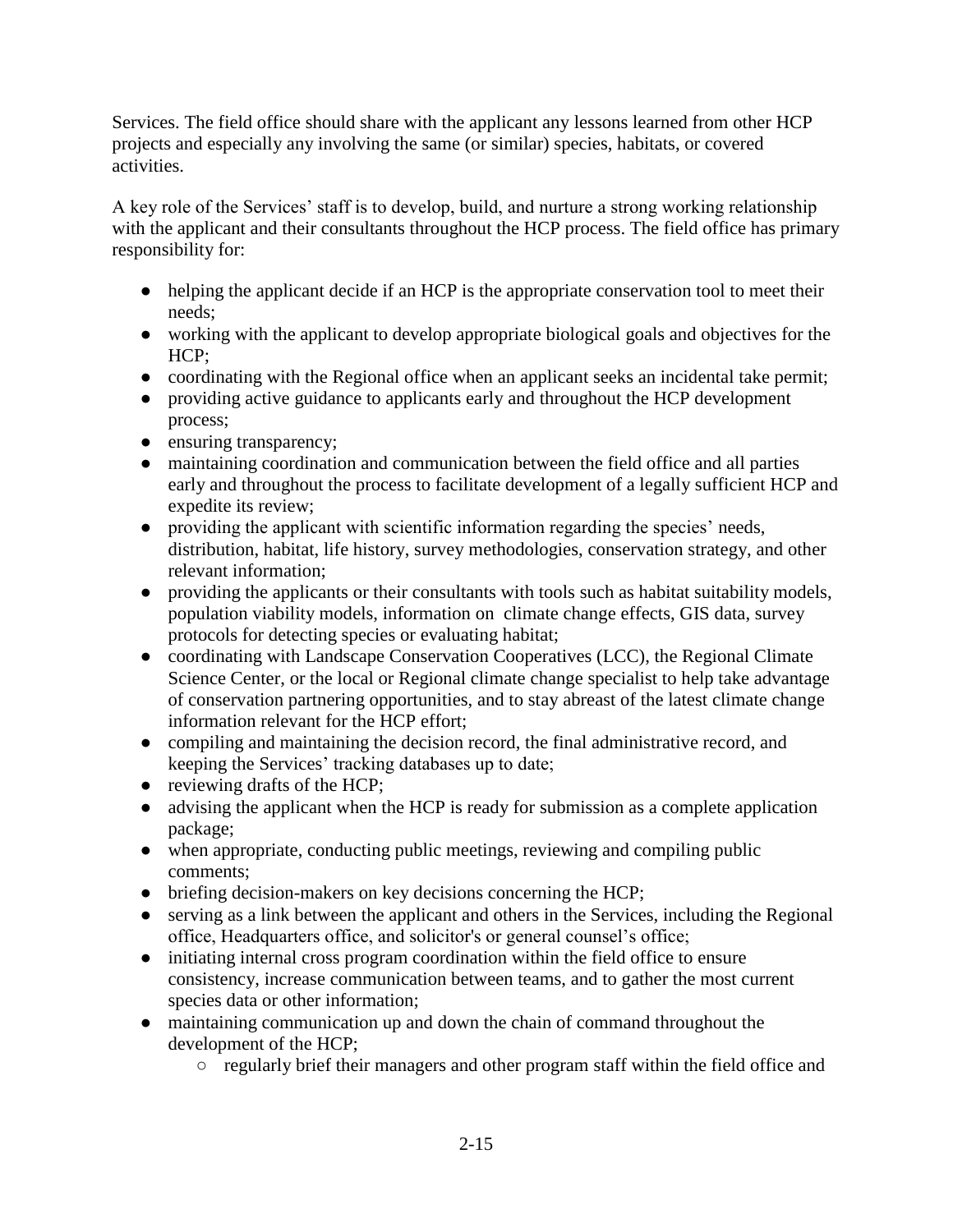keep the Regional HCP Coordinator informed, especially regarding any issues that are likely to be controversial, complicated, or may be elevated (by the applicant, their consultant, or their attorney),

- assisting the Regional office by drafting the public notice, NEPA decision documents, findings documents, and the incidental take permit;
- coordinating with the Regional office on outreach associated with the HCP;
- participating in implementation evaluation meetings or reviews established in the HCP and incidental take permit;
- giving permittees guidance as they implement their HCP in accordance with their incidental take permit; and
- ensuring that the permittee is in compliance with their incidental take permit and is implementing the HCP effectively and appropriately.

We are responsible for ensuring compliance with other Federal laws such as NEPA and NHPA during the HCP development process. However, we typically do not have adequate staffing and resources to complete those processes in the time most applicants prefer. Thus, most applicants fund an independent contractor or consulting firm to expedite preparation of our NEPA or NHPA documents. In those cases, we must approve the contractor, ensure the contractor has no conflicts of interest and understands that the Services, not the applicant, will supervise the content of the NEPA or NHPA document. The Services must closely and frequently coordinate with those preparing the documents to ensure they will meet our needs. Keep in mind, it is not appropriate for the same consulting team developing the HCP to also prepare the NEPA documents (see also Chapter 3.8.2 for more specific information). Expectations should be clearly outlined in the Statement of Responsibilities and Consultant Disclosure Statement. You can find examples in the [HCP Handbook Toolbox.](https://www.fws.gov/endangered/what-we-do/hcp-handbook-toolbox.html#Ch2)

Many HCPs are likely to directly or indirectly affect tribes, stakeholders, or third parties. The field office may help the applicant identify who the most appropriate stakeholders are and may broker communications between the parties. However, coordination with Tribes cannot be delegated to an applicant or consultant since it is our responsibility to communicate governmentto-government with tribes (see Chapter 4.1.3). For large-scale or controversial HCPs, the field office may assist in outreach efforts by conducting public meetings as part of the NEPA scoping process, answering questions from the public, or educating the public or stakeholders about the process or objectives of the HCP.

Where appropriate, the field office should strive to ensure their decisions, recommendations, standards of adequacy, processing, etc. are consistent with implementation of the HCP program and standards used throughout the country. However, minimization, mitigation measures, or other species-specific requirements are determined case-by-case. Likewise, the field office must ensure that the HCP is consistent with other legal requirements.

Early and frequent coordination between the field and Regional offices at important points in the process is key to streamlining the HCP process. When working with the applicant to develop the schedule, it is important to incorporate and allocate adequate Regional and legal counsel review time because the experts in those offices serve the Region, and the FWS solicitor's office serves the entire Department.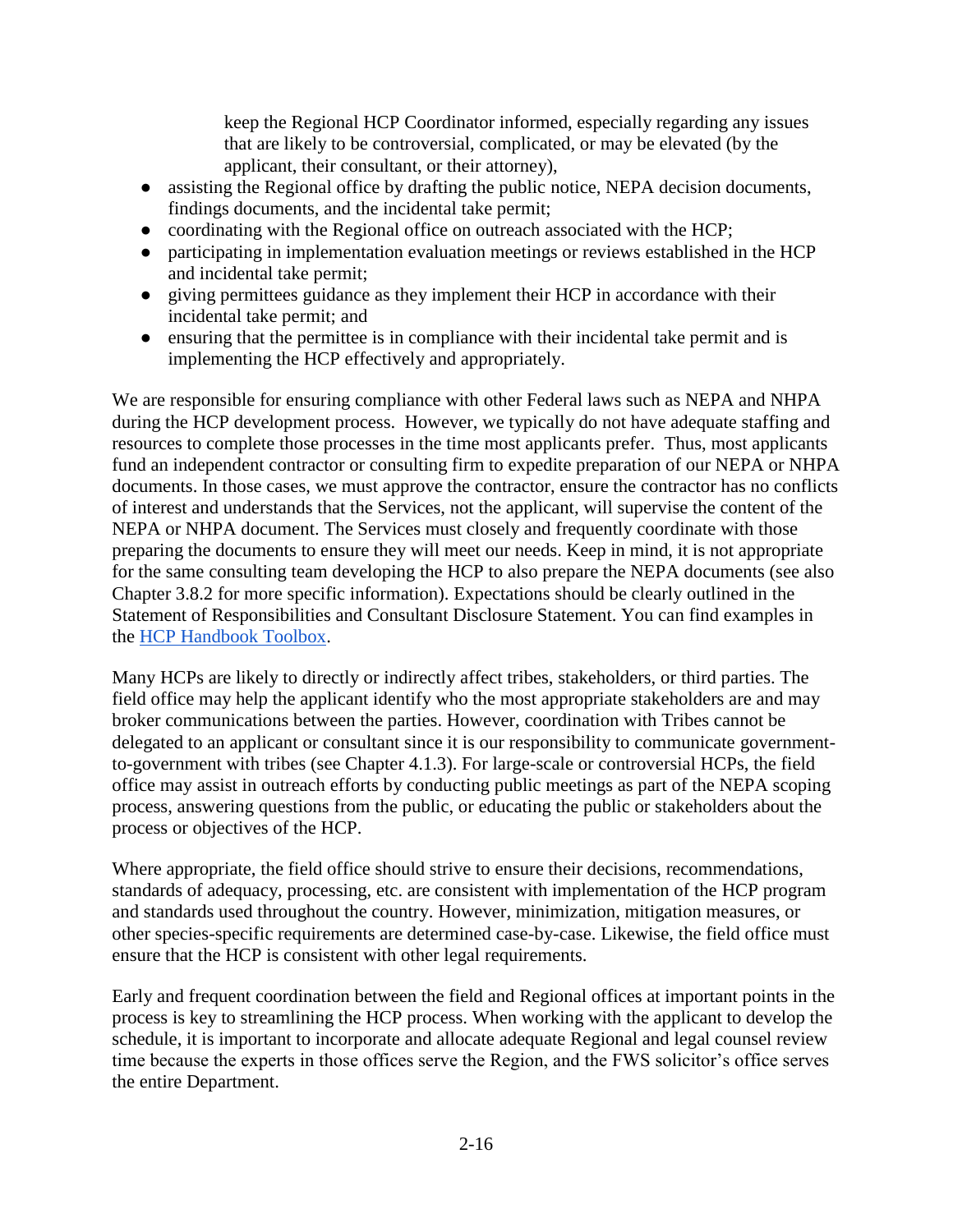The field office routinely prepares but seeks Regional office assistance with: (1) developing the incidental take permit decision documents; (2) developing the *Federal Register* notices; (3) collating and responding to public comments; and (4) preparing the incidental take permit terms and conditions. The field office and Regional office should communicate regularly to ensure that all reviews and approvals are progressing in a timely manner.

Because field office staff often has other priorities to manage in addition to assisting with the development of HCPs, these competing commitments may result in delays with drafting the necessary documents to complete the HCP process. To address this concern, in Region 2 (Southwest), managers have developed a workload management tool where a Project Plan Agreement is signed between the Assistant Regional Director and field office Supervisor to ensure adequate staff time will be allocated to an HCP and manage expectations. Although required in Region 2, the use of this or a similar tool is voluntary in other Regions. A template of the workload tool can be found in the [HCP Handbook Toolbox\)](https://www.fws.gov/endangered/what-we-do/hcp-handbook-toolbox.html#Ch2).

The June 24, 2014, FWS Service Manual 730 FW1 (see the [HCP Handbook Toolbox\)](https://www.fws.gov/endangered/what-we-do/hcp-handbook-toolbox.html#Ch2) allows incidental take permit signature authority to be delegated to the field office supervisor by the Regional Director for HCPs that meet categorical exclusion (e.g., low-effect HCPs) and for incidental take permits for HCPs that meet the environmental assessment requirements under NEPA. In these cases, the field office closely coordinates with the Regional office, but the tasks usually assumed by the Regional office to issue the permit are the responsibility of the field office. This process is described in more detail in Chapters 13-15. Not all regions have delegated such authority to field supervisors, so check with the Regional HCP Coordinator before proceeding.

## NMFS Field Office

Although most of the same concepts discussed above for FWS apply to NMFS, section 10 permit approvals have not been delegated to the NMFS Alaska, Pacific Islands, and Greater Atlantic Regions. These Regions work with NMFS Headquarters on such permits and Conservation Plans. However, the NMFS West Coast Region has been delegated such authority, and the field offices in that Region work closely with the Regional office on HCP development.

## 2.5.2.2 Regional Offices

# FWS Regional Offices

The Regional HCP Coordinators are an important resource for HCP related policy interpretation and guidance. They also help to resolve complex or difficult issues and process the incidental take permit application (including reviewing the final HCP and associated documents). Another important role of the Regional HCP Coordinator is to serve as the conduit between Headquarters and the field office. Regional HCP Coordinators should relay information gained during the monthly National HCP call to the field to ensure they have the most current guidance available. Regional HCP Coordinators should hold regular calls with their field offices to facilitate internal communication, foster team building, and ensure national consistency.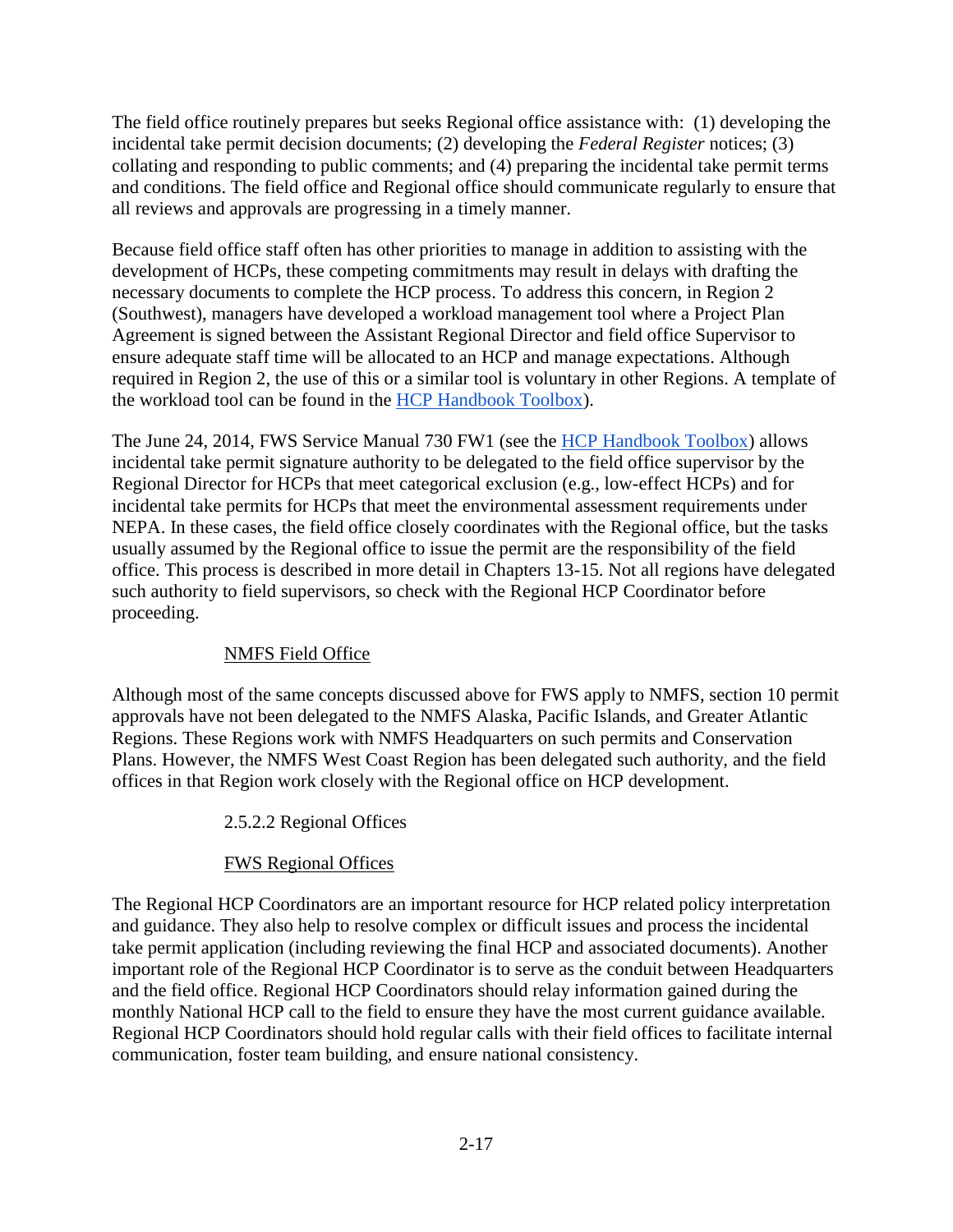The Regional office provides policy guidance based on their communication with other Regional offices and Headquarters. Although major policies are generally well known, interpretations evolve as we encounter and resolve new issues in implementing a specific policy. Communication with the field office on HCP policy is critical to providing the maximum conservation benefit to the covered species and the best recommendations to the applicant. Regional Coordinators should share this information with their field offices.

Once the field office has determined the draft HCP is statutorily complete, the draft HCP and decision documents are sent to the Regional office for review. The Regional HCP Coordinators review the draft HCPs and associated documents. The Coordinators review all draft documents for legal risk, adequacy and consistency with law, policy, and regulations. If the field office has communicated early and consistently with the Regional office throughout the development of the HCP, review of documents are typically smooth and less time consuming than without that communication. The Regional office provides comments, and suggested or required revisions, to the field office. The Regional office also coordinates the NEPA process with Headquarters and the *Federal Register* to publicly announce and request comments during the NEPA process.

Regional HCP Coordinators are also responsible for facilitating legal counsel review of draft and final HCPs and related documents. When requesting legal counsel review of an HCP package, the Regional HCP Coordinator, in conjunction with the field office, should have previously reviewed the documents and flagged any potential issues that may need close attention (e.g., funding assurances, conservation easement language, etc.).

After the public review period closes and the HCP documents have been revised, as appropriate, to address public comments, the Regional office reviews the field office recommendation to issue or deny the permit. The field office, legal counsel, and Regional HCP Coordinator work together to determine whether the HCP and permit application meet the issuance criteria. If the HCP meets the permit issuance criteria, the Regional office will proceed with final processing of the application package and issues the permit, unless signature authority has been delegated to the field office. This includes compliance with NEPA, all public noticing, finalizing the findings and decision documents. Once all of the documents are finalized and the record of decision (ROD), finding of no significant impact (FONSI), or environmental action statement (EAS) is signed (see the [HCP Handbook Toolbox\)](https://www.fws.gov/endangered/what-we-do/hcp-handbook-toolbox.html#Ch2), the Regional office will issue the permit to the applicant. See Chapter 15 for more information.

### NMFS Regional Office

Coordination between NMFS field and Regional offices works in much the same way as FWS. The one exception is that NMFS does not have Regional HCP Coordinators. The field office must work with a designated Regional staff person for each given HCP and permit.

### 2.5.2.3 Headquarters Offices

### FWS Headquarters Office

The primary role of Headquarters at the FWS is to support the Regional and field offices by providing guidance on policy, procedures, and precedence to ensure the HCP program is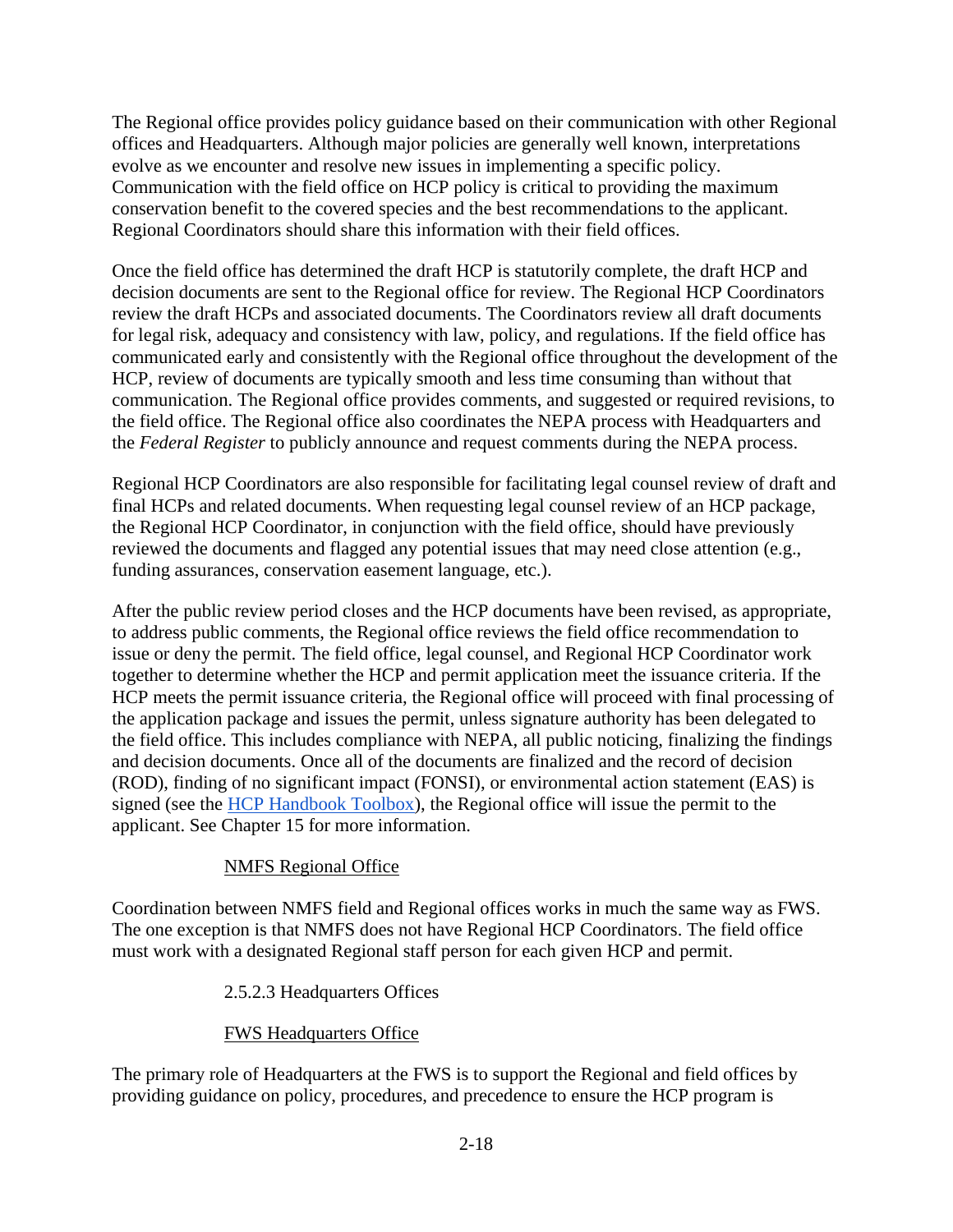implemented consistently across the Nation. This is particularly important concerning nationally significant or controversial issues or events. Generally, the Regional HCP Coordinator will contact the National HCP Coordinator at Headquarters with a request for specific guidance. This request may be as informal as a telephone call or email, or it may involve formal written correspondence. These discussions may include questions of precedence (e.g., whether a specific action or process has previously been employed by another Region and if so, what was the outcome); the advisability of specified actions; or the development of new ideas.

The FWS's Headquarters office is typically not involved in the development, review, or permitting of individual HCPs except as requested by the Regional office. In such cases, Headquarters may assist in resolving disputes or providing advice to facilitate coordination among Regions.

Headquarters is also responsible for briefing the Director and DOI officials on controversial or precedent setting issues. Similarly, Headquarters is responsible for responding to requests for information from members of Congress or from the public. These responsibilities may require that Headquarters staff request information from the Regions through data calls or through briefing papers on the topic of concern. Headquarters staff may also be invited to attend meetings between applicants and DOI officials or members of Congress to answer questions or provide information on behalf of the HCP program.

Headquarters staff drafts national policy or changes in Federal regulations, as appropriate. This may involve holding public meetings and convening teams of Regional and field office staff. All associated documents and public notice requirements are drafted and processed by Headquarters staff. Regulations and policies pertaining to HCPs can be found in the [HCP Handbook Toolbox.](https://www.fws.gov/endangered/what-we-do/hcp-handbook-toolbox.html#Ch2)

Among the many duties of the National HCP Coordinator is maintaining communication with the Regional HCP Coordinators. At a minimum, the National HCP Coordinator should hold a monthly national conference call to discuss issues and share ideas with the Regions relating to HCPs or other relevant issues. Headquarters staff also responds to questions or requests for assistance from the Regions. Additional communications with individual regions occur as needed. These communications help to maintain consistency of application of regulations and policies where possible and appropriate, while recognizing the unique nature of each HCP and specific conservation needs of the covered species. Frequent communications also allow the Regional HCP Coordinators the opportunity to interact with and obtain information from other Regions who may be working with similar issues and pass this information along to the field office. Additionally, the National HCP Coordinator helps to prepare and deliver HCP specific training and provides other related training or technical assistance to the Regions and field, as needed.

### NMFS Headquarters

The NMFS Headquarters office takes the lead on HCPs and incidental take permits for all east coast, Pacific Islands, and Alaska Region efforts. However, the Headquarters office may delegate the development, review, or permitting of individual HCPs for the east coast, Pacific Islands, and Alaska Region. The West Coast Region has been delegated the authority to develop, review, and permit individual HCPs and permits, so NMFS Headquarters office is typically not involved in